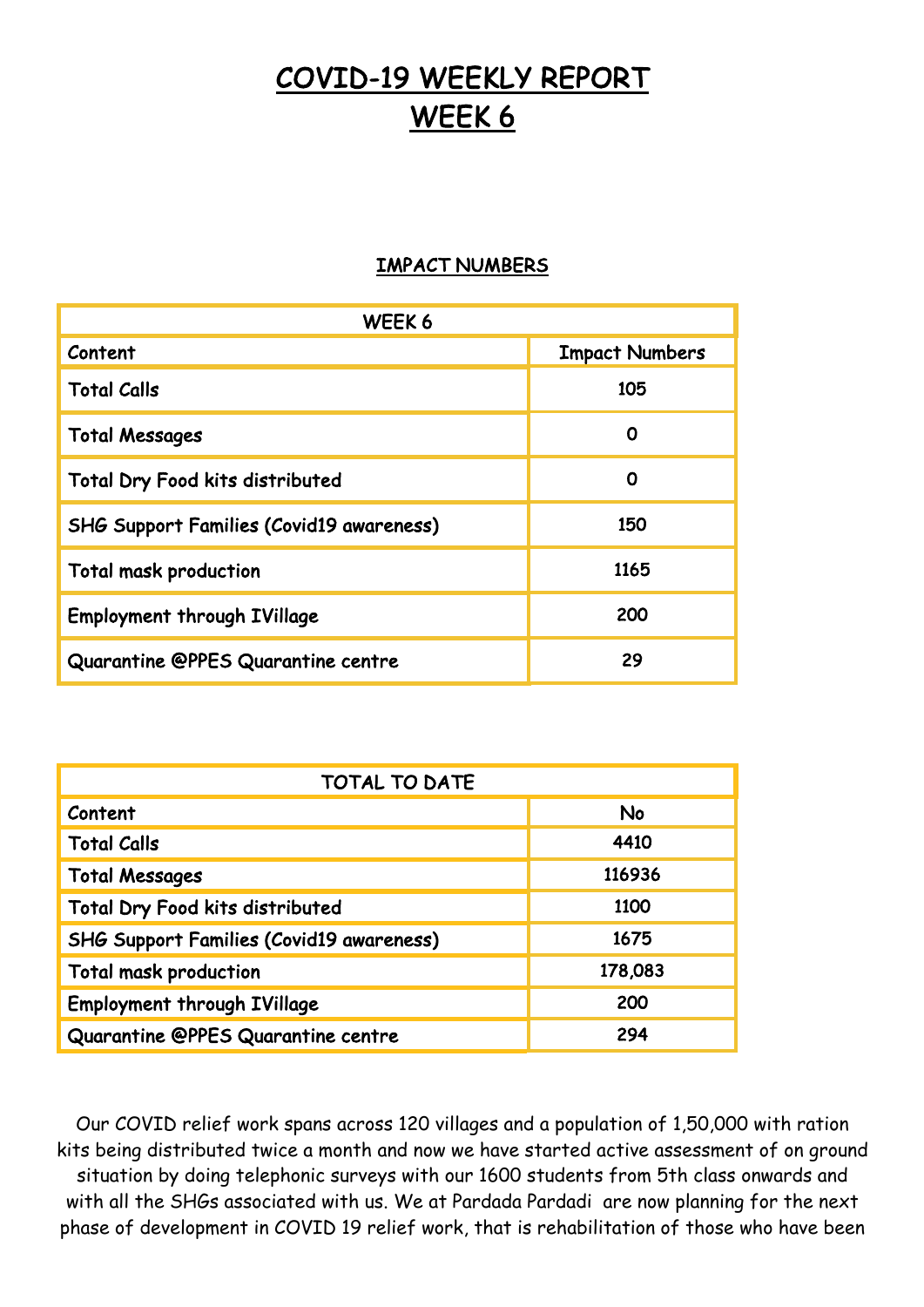## affected and we are building up a fund that will help those families re-establish themselves back on their feet.



## WARRIOR OF PPES MR PRASHANT

The nationwide lockdown has disrupted all forms of normal living. It has plunged the entire world into a predicament that nobody was prepared for. Along with the rest of the world, the rural communities of India have been greatly affected, none more so than those of Uttar Pradesh of which Anupshahar is one.

Fighting the COVID 19 are the heroes of PARDADA PARDADI EDUCATIONAL SOCIETY.

Mr. Prashant is one of them. He has been associated with PPES for more than 8 years and has emerged as a strong pillar of PPES. He has been actively engaged since the start to mitigate the plethora of issues, problems, and challenges that have been caused by the pandemic lockdown. Because of a lack of communication channels that exist in rural areas that particularly disrupt channels of information, he has taken up the responsibility to maintain communication networks in vulnerable areas for vulnerable communities. Under this engagement, he is overseeing a student-run helpline and providing the initiative both resources and guidance by providing training around language and communication apart from imparting necessary skills like problem identification and articulation.



He says that during COVID 19 lockdown the focus has shifted from education to helping the local community for survival. The work is more towards providing necessities like food, hygiene kits, medical support etc. This is an important cause of concern when we look at the female students that PPES aims to empower via education. Due to the lockdown and disruption of the process and the girls returning to their homes, there is a threat of them falling into the very dismal patriarchal fate that they had been rescued from in the first place. Mr. Prashant is cognisant of